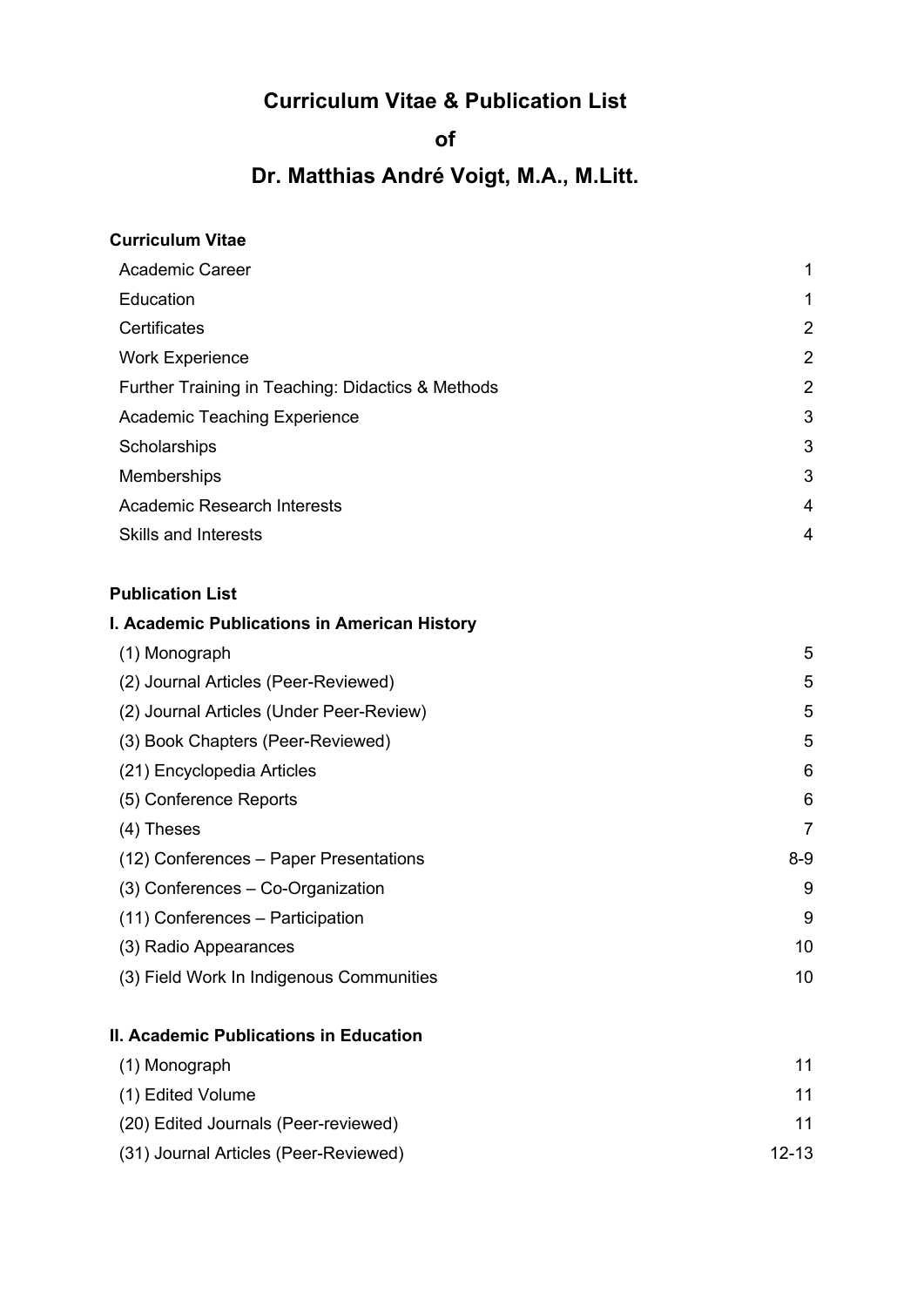## **CURRICULUM VITAE**

#### **Academic Career**

í,

| 04/2019-present     | Part-Time Lecturer in Modern American History                                                                                                                                                                                                                                                                                   |
|---------------------|---------------------------------------------------------------------------------------------------------------------------------------------------------------------------------------------------------------------------------------------------------------------------------------------------------------------------------|
|                     | Humboldt University Berlin, Free University Berlin, Goethe University<br>Frankfurt a.M.                                                                                                                                                                                                                                         |
| 06-07/2019          | <b>Research Trip in South Dakota</b> (Pine Ridge, Rosebud reservations)                                                                                                                                                                                                                                                         |
| 04/2019             | Ph.D. in Modern American History, Goethe University Frankfurt a.M.                                                                                                                                                                                                                                                              |
| $06/2013 - 07/2016$ | Ph.D. Fellowship German Research Foundation                                                                                                                                                                                                                                                                                     |
|                     | Project Title: Marginalized Masculinities and the American Nation:<br>African American and Native American Military Heroism, 1941-2001;<br>supervisor: Jun.-Prof. Dr. Simon Wendt, University of Frankfurt a.M.                                                                                                                 |
| $09/2013 - 02/2014$ | Visiting Scholar, Arizona State University, Tempe, AZ                                                                                                                                                                                                                                                                           |
| $06/2013 - 08/2014$ | <b>Archival Research &amp; Research Trip</b>                                                                                                                                                                                                                                                                                    |
|                     | Research trip to archival collections: National Archives and Library of<br>Congress in Washington, D.C; Army Research Center, Carlisle, PA;<br>The Newberry, Chicago, IL; Madison, WI; Historical Society in<br>Minneapolis, MN; Historical Society in Pierre, S.D.; Salt Lake City, UT;<br>Public Library in San Francisco, CA |
|                     | Extensive Oral Interviews with Indigenous Red Power activists and<br>Indigenous war veterans, about 40 interviews conducted at<br>reservations (Fort Thompson, Pine Ridge, Rosebud, Cheyenne River,<br>S.D.; Standing Rock, ND; Crow Agency, Lame Deer, MT)                                                                     |
| $02/2013 - 05/2013$ | Visiting Fellow, German Historical Institute, Washington, D.C.                                                                                                                                                                                                                                                                  |
| 06-07/2009          | Visiting Fellow, Center for Southwest Research, Albuquerque, NM                                                                                                                                                                                                                                                                 |

#### **Education**

Î.

| $1/2006 - 1/2008$   | 2 <sup>nd</sup> Staatsexamen in English, History and Education       |
|---------------------|----------------------------------------------------------------------|
|                     | (2 years Teacher's Training Course)                                  |
| $10/2002 - 08/2004$ | M.A. in English & History,                                           |
|                     | University of Heidelberg, Germany                                    |
|                     | 1 <sup>st</sup> Staatsexamen in English, History & Education         |
|                     | (teacher's degree), University of Heidelberg, Germany                |
|                     | Specialized in Indigenous History                                    |
| 09/2001 - 09/2002   | <b>Master of Letters in Modern American History,</b>                 |
|                     | University of St.-Andrews, Scotland/U.K.                             |
|                     | Specialized in Modern US history: African-Americans, 1960s and 1970s |
| 10/1998-08/20001    | <b>Undergraduate Studies in English and History</b>                  |
|                     | University of Goettingen and University of Heidelberg                |
| $10/1996 - 09/1998$ | <b>Undergraduate Studies in Business Administration</b>              |
|                     | University of Hamburg, Germany                                       |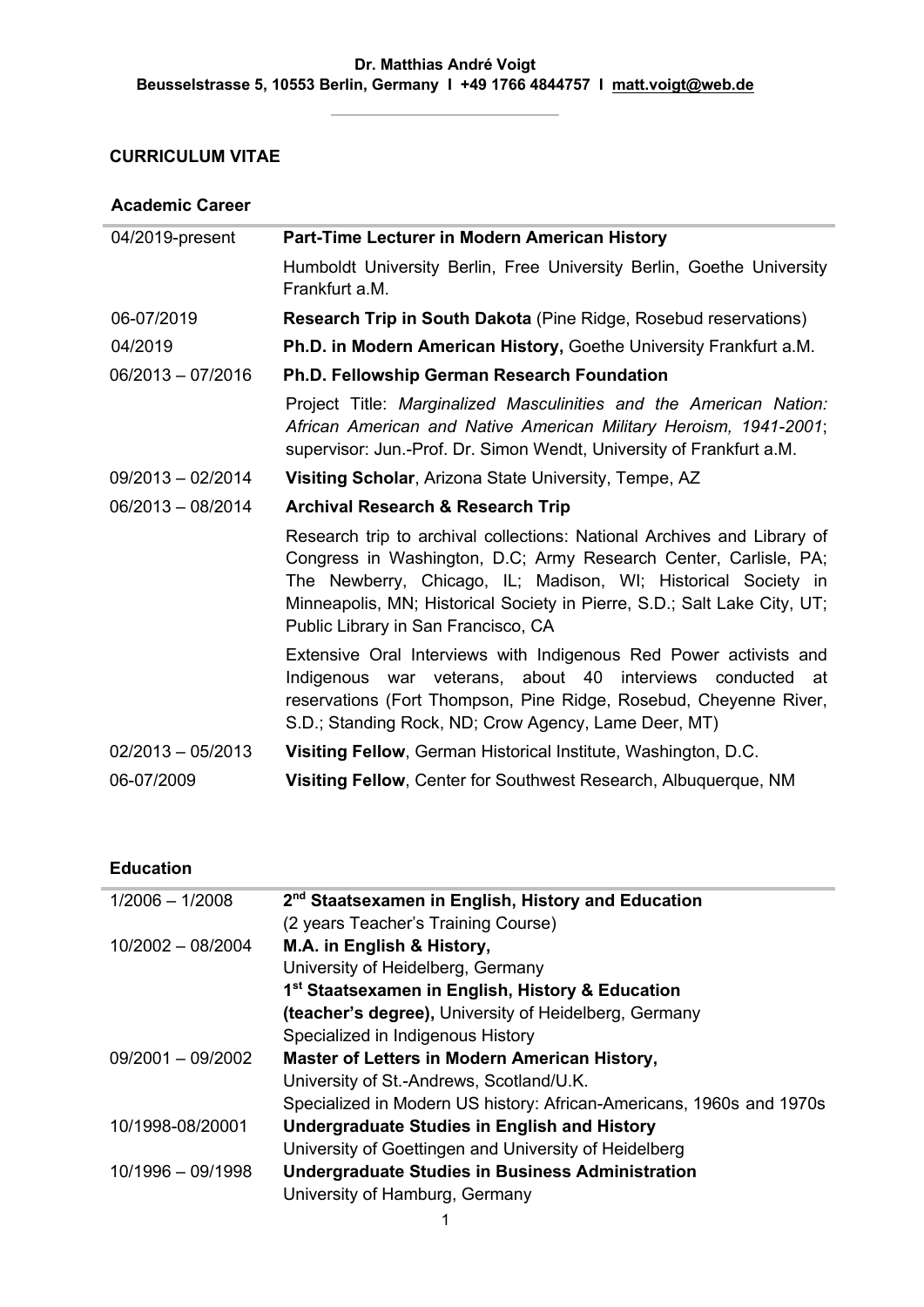| <b>Certificates</b> |  |
|---------------------|--|
|---------------------|--|

|  | 2019 Mentoring History Students at School (Free University Berlin)                           |  |  |
|--|----------------------------------------------------------------------------------------------|--|--|
|  | 2019 Mentoring English Students at School (Humboldt University Berlin)                       |  |  |
|  | 2010 Frankfurt Certificate: Bilingual Learning and Teaching (Goethe<br>University Frankfurt) |  |  |
|  | 2005 Paedagogics (Heidelberg University)                                                     |  |  |

## **Work Experience**

| 9/2016-present     | <b>Teacher in English, History, and Politics</b>                |
|--------------------|-----------------------------------------------------------------|
|                    | Max-Beckmann Oberschule, Berlin                                 |
|                    | • Taught High School Students from Classes 7 to 13              |
|                    | • Taught Advanced Courses in English, History, and Politics     |
| 02/2008 - 01/2013  | <b>Teacher in English, History, and Politics</b>                |
|                    | Max-Planck Secondary School Rüsselsheim                         |
|                    | • Taught High School Students from Classes 5 to 13              |
|                    | • Tested Students in the (Written/Oral) Abitur                  |
|                    | • Attended Further Training in Teaching                         |
|                    | • Organized Teacher-Parent Meetings, Teacher-Parent Conferences |
|                    | and Class Excursions                                            |
| $02/2006 - 1/2008$ | Trainee Teacher in English and History,                         |
|                    | Max-Planck Secondary School Rüsselsheim                         |
|                    | • Attended Seminars in Teacher's Training                       |
|                    | • Taught Classes                                                |
|                    | • Wrote Thesis for Teacher's Degree                             |

## **Further Training in Teaching: Didactics & Methods**

| 2015-present • 7 Accredited Academic Training Seminars with the Postgraduate  |
|-------------------------------------------------------------------------------|
| Academy of Goethe University (GRADE)                                          |
| 2006-present • 40+ Accredited Seminars for Teachers in Teaching Didactics and |
| Methodology for English, History, and Politics                                |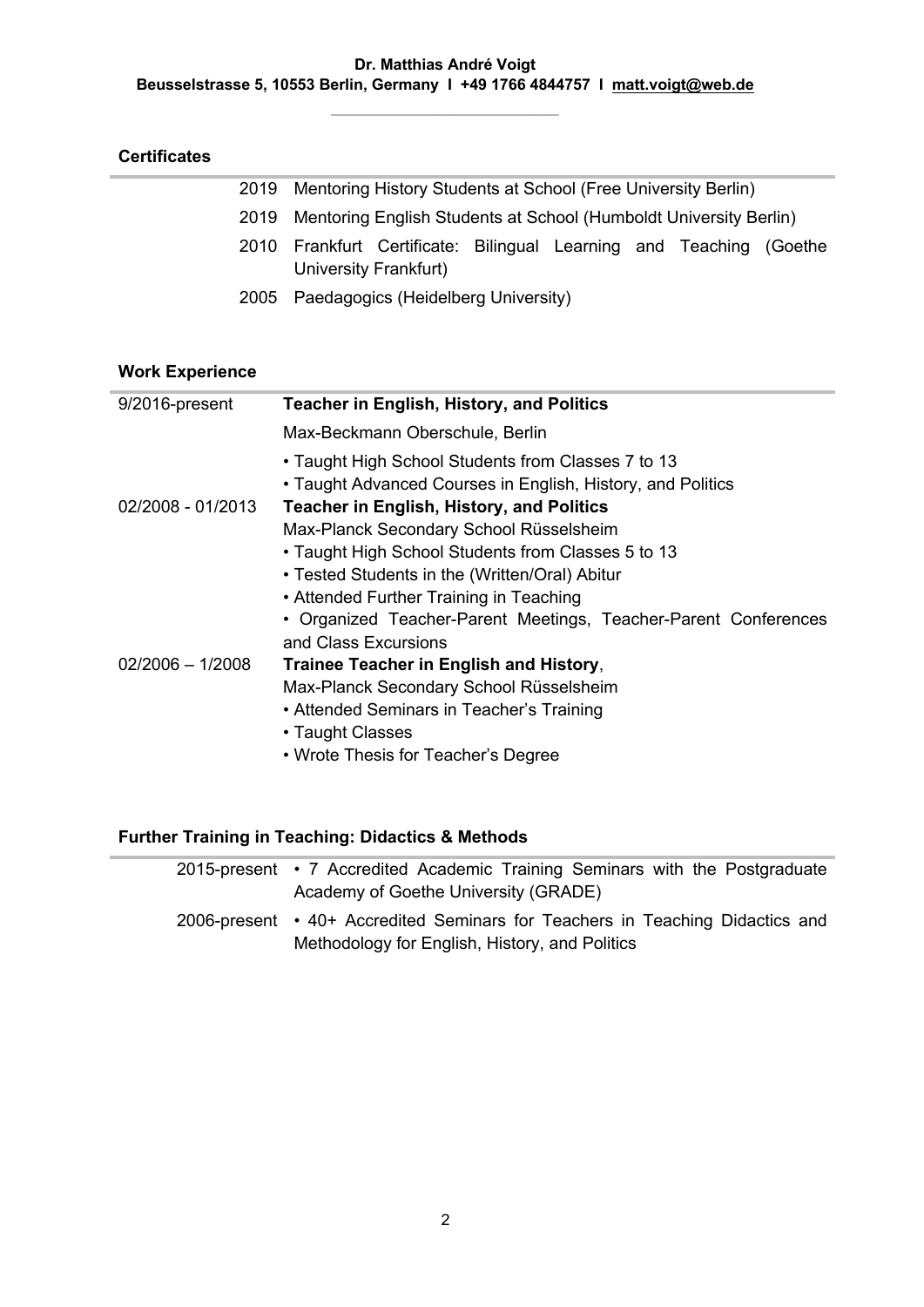**\_\_\_\_\_\_\_\_\_\_\_\_\_\_\_\_\_\_\_\_\_\_\_\_**

#### **Academic Teaching Experience**

| summer term 2021    | Martial Indigeneities – Indigenous Men and Women in the U.S. Military,<br>in Activism, and in Street Gangs, Goethe University Frankfurt, Institute<br>for English and American Studies (IEAS)                        |
|---------------------|----------------------------------------------------------------------------------------------------------------------------------------------------------------------------------------------------------------------|
|                     | Indigenous Men and Women in the U.S. Military in the 20 <sup>th</sup> Century,<br>Free University Berlin, John-F.-Kennedy Institute, Department of History                                                           |
| winter term 2020/21 | Native Americans in the 20th Century: A Marginalized Minority Within<br>American Society and Culture, Goethe University Frankfurt, Institute for<br>English and American Studies (IEAS)                              |
| summer term 2020    | Between Colonial Domination and Self-Determination: Indigenous-<br>Settler Colonial Relations in the 20 <sup>th</sup> Century Revisited, Free University<br>Berlin, John-F.-Kennedy Institute, Department of History |
| winter term 2019/20 | Supervising History Students (and Future Teachers) Teaching at<br>School, Humboldt University Berlin, Department of History, Institute of<br><b>Didactics</b>                                                        |
| summer term 2015    | The Red Power Movement, Goethe University Frankfurt, Institute for<br>English and American Studies (IEAS)                                                                                                            |

#### **Scholarships**

| 07/2013 - 07/2016 | Ph.D. Scholarship by the German Research Foundation, Project Title:<br>"Marginalized Masculinities and the American Nation: African American<br>and Native American Military Heroism, 1941-2001; Supervisors: Prof.<br>Simon Wendt; Prof. Donald Fixico |
|-------------------|---------------------------------------------------------------------------------------------------------------------------------------------------------------------------------------------------------------------------------------------------------|
| 02 - 04/2013      | Visiting Fellowship German Historical Institute, Washington, D.C.                                                                                                                                                                                       |
| 04/2004           | Sophie Bernthsen Scholarship, University Heidelberg                                                                                                                                                                                                     |
| 02/2003           | Research Scholarship, Free University Berlin                                                                                                                                                                                                            |
| 06/2002           | Travel Scholarship, University of St Andrews                                                                                                                                                                                                            |

## **Memberships**

• German Association for American Studies/Deutsche Gesellschaft für Amerikastudien (DGfA)

• Doctoral Studies Group (DocAG), Free University Berlin

• Working Group Military History/Arbeitskreis Militärgeschichte e.V.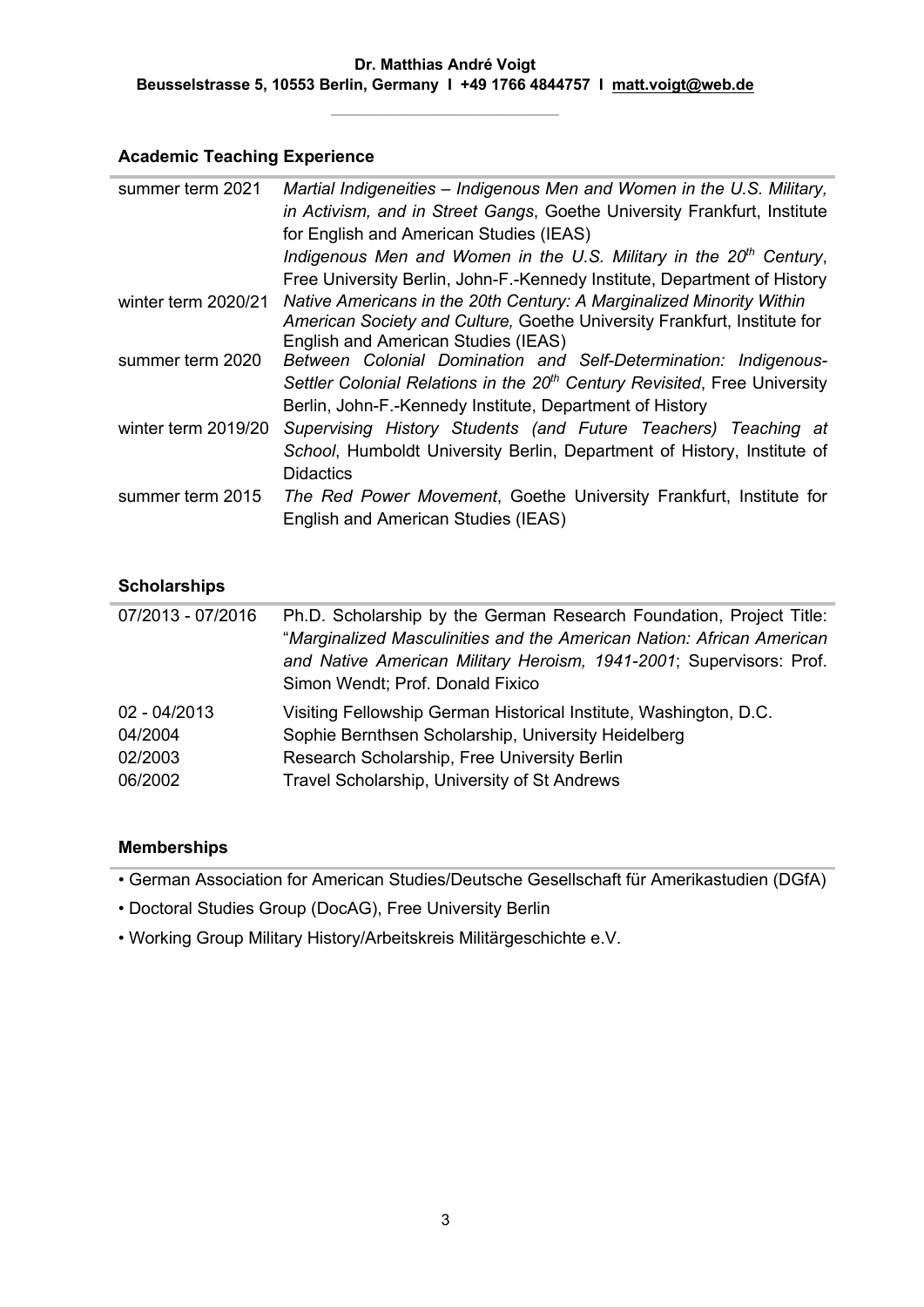**\_\_\_\_\_\_\_\_\_\_\_\_\_\_\_\_\_\_\_\_\_\_\_\_**

#### **Academic Research Interests**

- **19th and 20th Indigenous History in America** (Plains Indian tribes, e.g. the Lakota) 20<sup>th</sup> and 21<sup>st</sup> Century Indigenous Activism (e.g. Red Power Movement) Indigenous Participation in the U.S. Military
- **20th Century U.S. History: Social Movements, Ethnic Minorities, U.S. Military**
- **Theoretical Concepts**  Masculinity Studies (Post)Colonialism/Settler Colonialism Race, Gender, Nationalism

#### **Skills and Interests**

| Languages      | German (Native speaker); English (fluent); French & Spanish (basic |
|----------------|--------------------------------------------------------------------|
|                | knowledge); Latin (advanced knowledge)                             |
| <b>Sports</b>  | Wado-Ryu Karate (4 <sup>th</sup> Dan/black belt)                   |
| <b>Hobbies</b> | Travelling                                                         |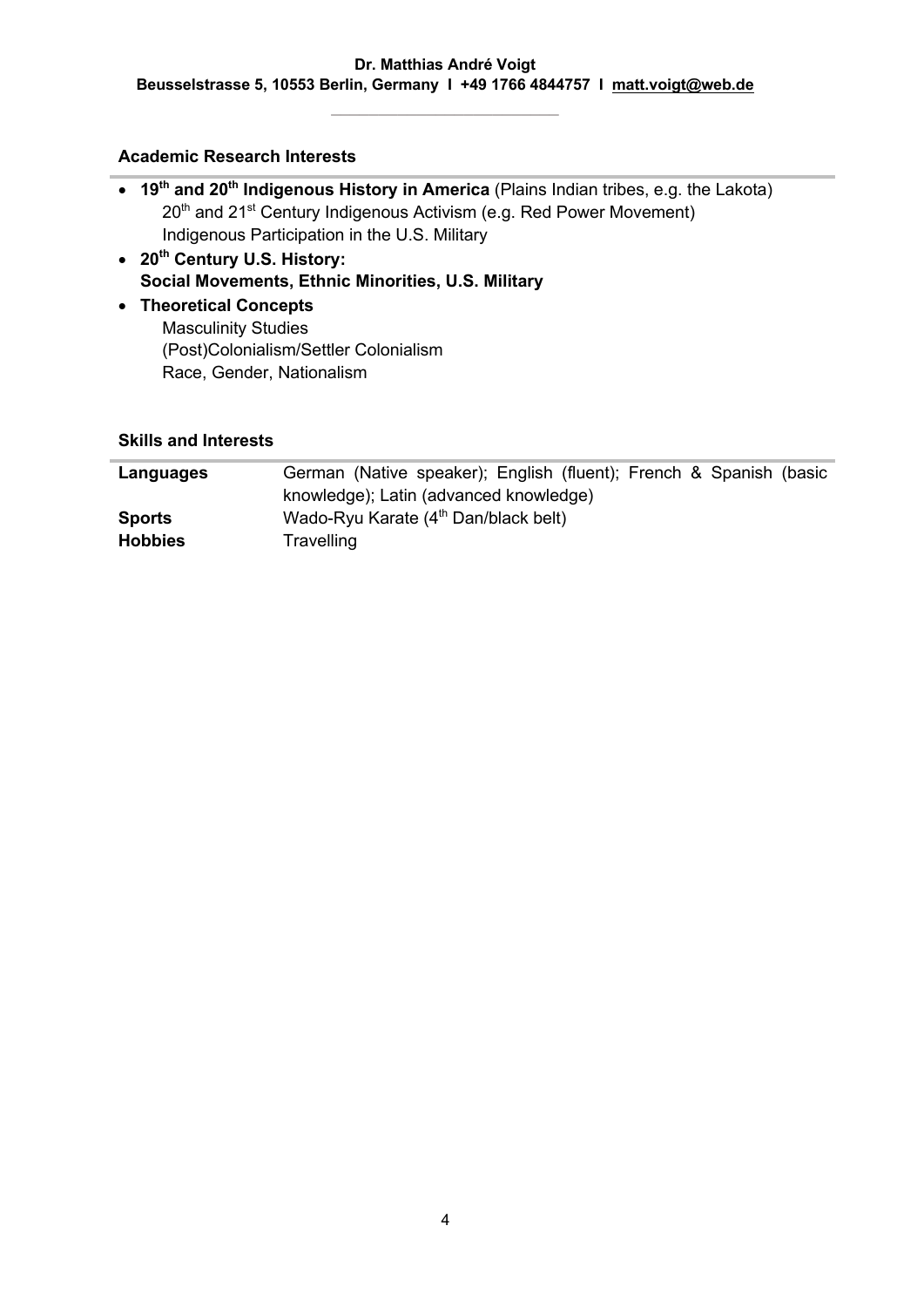#### **I. Academic Publications in American History**

#### **Monographs**

1st *Re-inventing the Warrior: The American Indian Movement and Race, Gender, and Nation in Contemporary Indian Country*, Goethe University Frankfurt 2019. (*Manuscript submitted to University of Kansas Press.*)

#### **Journal Articles (Peer-Reviewed)**

- $2<sup>nd</sup>$  "Between Powerlessness and Protest: Indigenous Men and Masculinities in the Twin Cities of Minneapolis/St. Paul and the Emergence of the American Indian Movement." *Settler Colonial Studies* 2021, 28pp. (*forthcoming*)
- 1st "The Indigenous War Experience (United States)", in: *1914-1918 online: International Encyclopedia of the First World War* (12 pages) https://encyclopedia.1914-1918-online.net

#### **Journal Articles (Under Peer-Review)**

- $2<sup>nd</sup>$  "Warriors for a Nation The American Indian Movement, Indigenous Masculinities, and Nation-building at the Takeover at Wounded Knee, S.D. in 1973." *American Indian Culture and Research Journal*, 30pp.
- 1<sup>st</sup> "Warrior Women: Indigenous Women in the American Indian Movement and Gender Relations, Sexual Politics, and the Wounded Knee Takeover, 1973." *Gender & History*, 31pp.

#### **Book Chapters (Peer-Reviewed)**

- 3rd "Indigenous and non-Indigenous Combat Veterans and the Sweat Lodge (*Inipi*) Ritual: War-related Trauma, Ceremony, and Transformation," in: Chiara Manghi, Mareike Spychala, Lina Stempel (eds), *War and Trauma in Past and Present: An Interdisciplinary Collection of Essays*, Trier: Wissenschaftlicher Buchverlag, 2019, 103- 116.
- $2<sup>nd</sup>$  "Race, Masculinity, and Martial Valor Native American Veterans from WWI to Vietnam and Beyond", in: Simon Wendt (ed.): *Warring Over Valor: How Race and Gender Shaped American Military Heroism in the Twentieth and Twenty-First Centuries*, Philadelphia: Temple University Press, 2018, 79-95.
- 1<sup>st</sup> "Fighting For Their Freedom At Home' Native American Vietnam Veterans in the Red Power Movement, 1969-1973," in: Ángel Alcalde and Xosé M. Núñez Seixas (eds): *War Veterans and the World After 1945, Cold War Politics, Decolonization, Memory*, New York et al.: Routledge, 2018, 83-99.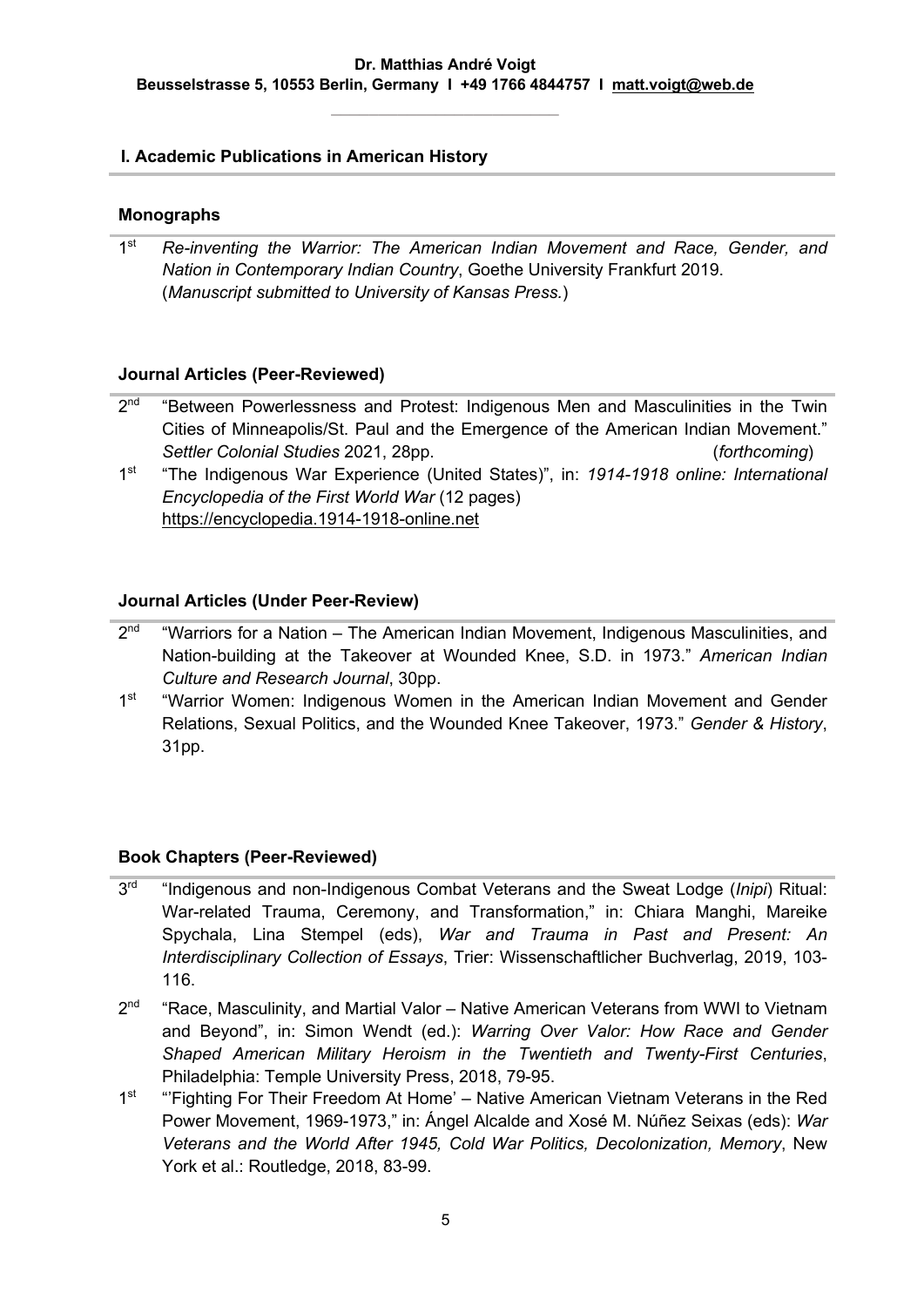**\_\_\_\_\_\_\_\_\_\_\_\_\_\_\_\_\_\_\_\_\_\_\_\_**

#### **Encyclopedia Articles**

| 17 <sup>th</sup> "American Indian Movement" (p. 1034-1042); "Great Sioux Uprising" (p. 417-419); |  |  |  |  |  |
|--------------------------------------------------------------------------------------------------|--|--|--|--|--|
| "Native Americans during the Civil War" (p. 478-482); "Native American Code Talkers"             |  |  |  |  |  |

- $21<sup>st</sup>$ (p. 810-813); "U.S. Settler Colonialism and Native Urbanization" (p. 1300-1303), in: Russell Lawson (ed.): *Race and Ethnicity in America: From Pre-Contact to the Present*, 4 Vols. Santa Barbara, CA and Denver, CO: ABC-CLIO/ Greenwood 2019.
- $15<sup>th</sup>$ – "Treaty of Waitangi" (p. 355-357); "Wedgewood Antislavery Medaillion" (p. 475-478), in: Mark Doyle (ed.): *The British Empire, A Historical Encyclopedia, 2 Vols.*, Santa
- $16<sup>th</sup>$ Barbara, CA and Denver, CO: ABC-CLIO/ Greenwood 2018.
- $12^{th}$ "American Indians" (p. 45-49); "New Zealand (Maori) Wars" (p. 1214-1216); "Warriors"
- (p. 1847-1850), in: Paul Joseph (general editor): *The Sage Encyclopedia of War: Social*
- $14<sup>th</sup>$ *Science Perspectives, 4 Vols.,* Thousand Oakes, CA: Sage Publications 2016.
- $6<sup>th</sup>$ - "Indian Peace Medals" (p. 32-33); "Pawnee Scouts" (p. 656-658); "Wounded Knee" (p. 676-678); "Henry Kissinger and Realpolitik" (p. 1234-1238); "Paris Peace Accords" (p.
- $11^{th}$ 1255-1257); "Red Power" (p. 1262-1263), in: Chris Magoc and David Bernstein (eds): *Imperialism and Expansionism in American History: A Social, Political, and Cultural Encyclopedia, 4 Vols.*, Santa Barbara, CA and Denver, CO: ABC-CLIO/ Greenwood 2016.
- 1st – "Alcatraz" (p. 8-9); "Bozeman Trail" (p. 69-71); "Fort Bowie and Apache Pass" (p. 191- 193); "Sand Creek" (p. 461-463); "Washita" (p. 561-563), in: Newton-Matza, Mitchell
- $5<sup>th</sup>$ (ed): *Historic Sites and Landmarks That Shaped America, From Acoma Pueblo to Ground Zero, 2 Vols.,* Santa Barbara, CA and Denver, CO: ABC-CLIO/ Greenwood 2016.

## **Conference Reports**

| $5th$ German           | "Tagungsbericht: War Veterans and the World after 1945: Social Movements,<br>Cold War Politics, and Decolonization," in: Militärgeschichtliche Zeitschrift<br>(MGZ) 77/1 (2018), 115-121. |
|------------------------|-------------------------------------------------------------------------------------------------------------------------------------------------------------------------------------------|
|                        | Translated Title: "Conference Report: War Veterans and the World after 1945:<br>Social Movements, Cold War Politics, and Decolonization."                                                 |
| $4th$ English          | "War Veterans and the World after 1945: Social Movements, Cold War Politics,<br>and Decolonization," in: H-Soz-Kult.                                                                      |
| $3rd$ English          | "Race, Gender, and Military Heroism in U.S. History from WWI to 9/11," in: H-<br>Soz-Kult                                                                                                 |
| $2nd$ German           | "Tagungsbericht: Race, Gender, and Military Heroism in U.S. History from<br>WWI to 9/11," in: Militärgeschichtliche Zeitschrift (MGZ) vol. 74 issue 1-2<br>(2015), 214-220.               |
|                        | Translated Title: "Conference Report: Race, Gender, and Military Heroism in<br>U.S. History from WWI to 9/11,"                                                                            |
| 1 <sup>st</sup> German | "Tagungsbericht: Everyday Heroism in the United States, Germany, and<br>Britain from the 19 <sup>th</sup> to the 21 <sup>st</sup> Century," in: H-Soz-Kult.                               |
|                        | Translated Title: "Conference Report: Everyday Heroism in the United States,<br>Germany, and Britain from the 19 <sup>th</sup> to the 21 <sup>st</sup> Century."                          |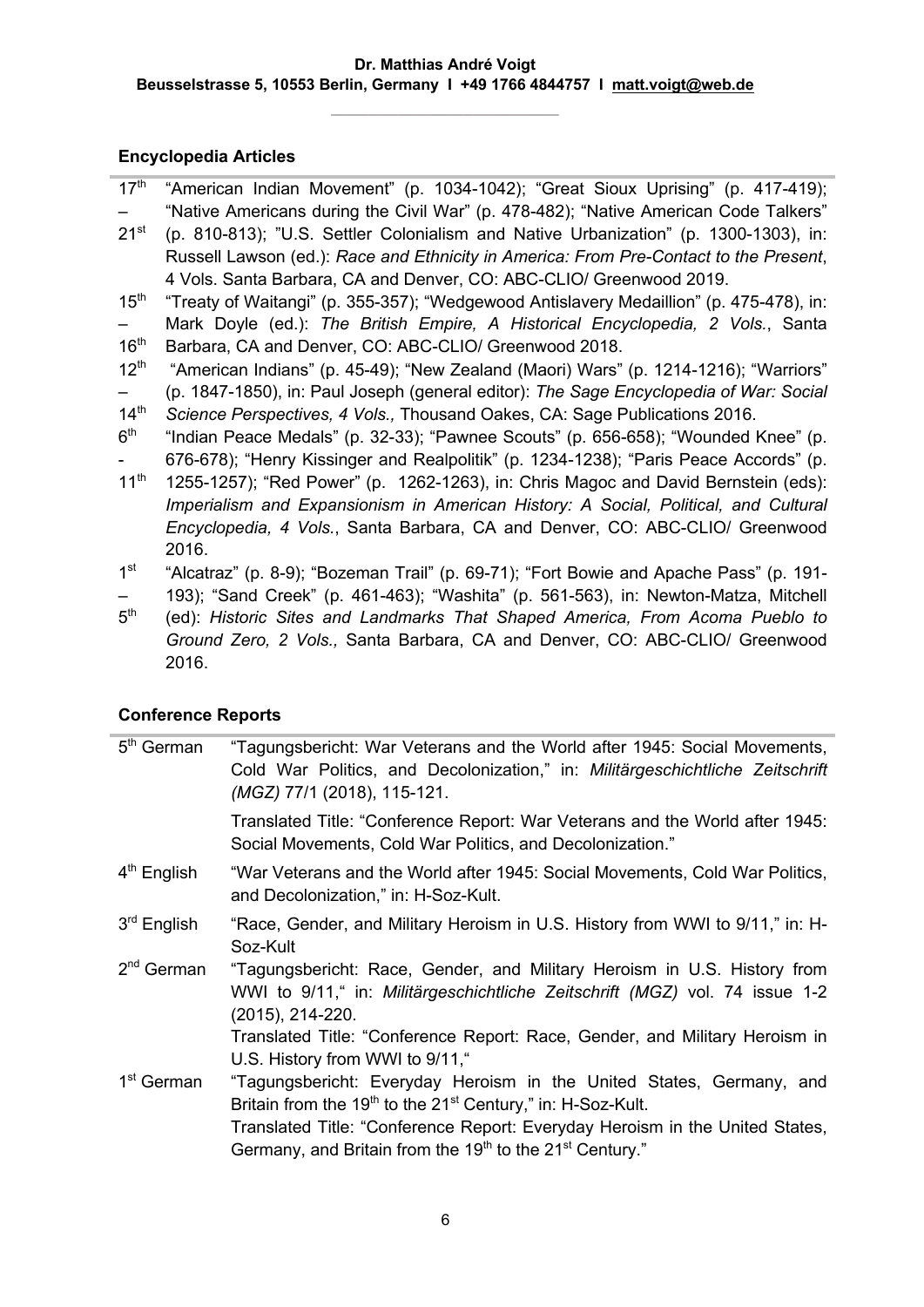**\_\_\_\_\_\_\_\_\_\_\_\_\_\_\_\_\_\_\_\_\_\_\_\_**

| "From Apartheid to Rainbow Nation" - Fördert die Beschäftigung mit der<br>Geschichte der Überwindung der Apartheid in Südafrika im Englischunterricht<br>das Verständnis für Menschenrechte und das politische Selbstverständnis der<br>Jugendlichen? 2. Staatsexamen Thesis: Studienseminar Wiesbaden, 2007,<br>40pp. |
|------------------------------------------------------------------------------------------------------------------------------------------------------------------------------------------------------------------------------------------------------------------------------------------------------------------------|
| Translated Title: "From Apartheid to Rainbow Nation" – How does the Teaching<br>of the Overcoming of Apartheid in South Africa in the English Language<br>Classroom Promote a Better Understanding of Human Rights and Political                                                                                       |
| Understanding among High School Students?                                                                                                                                                                                                                                                                              |
| The Return of the Native, American Indian Activism, 1968-1978, M.A. Thesis:<br>University of Heidelberg 2004, 180pp.                                                                                                                                                                                                   |
| On the Road to Wounded Knee, The American Indian Movement From 1968-<br>1973, 1 <sup>st</sup> Staatsexamen Thesis: University of Heidelberg, 2003, 100pp.                                                                                                                                                              |
| 'Like a Tornado', The American Indian Movement from Minneapolis to<br>Wounded Knee, 1968-1973, M.Litt. Thesis: University of St-Andrews, UK,<br>2002, 30pp.                                                                                                                                                            |
|                                                                                                                                                                                                                                                                                                                        |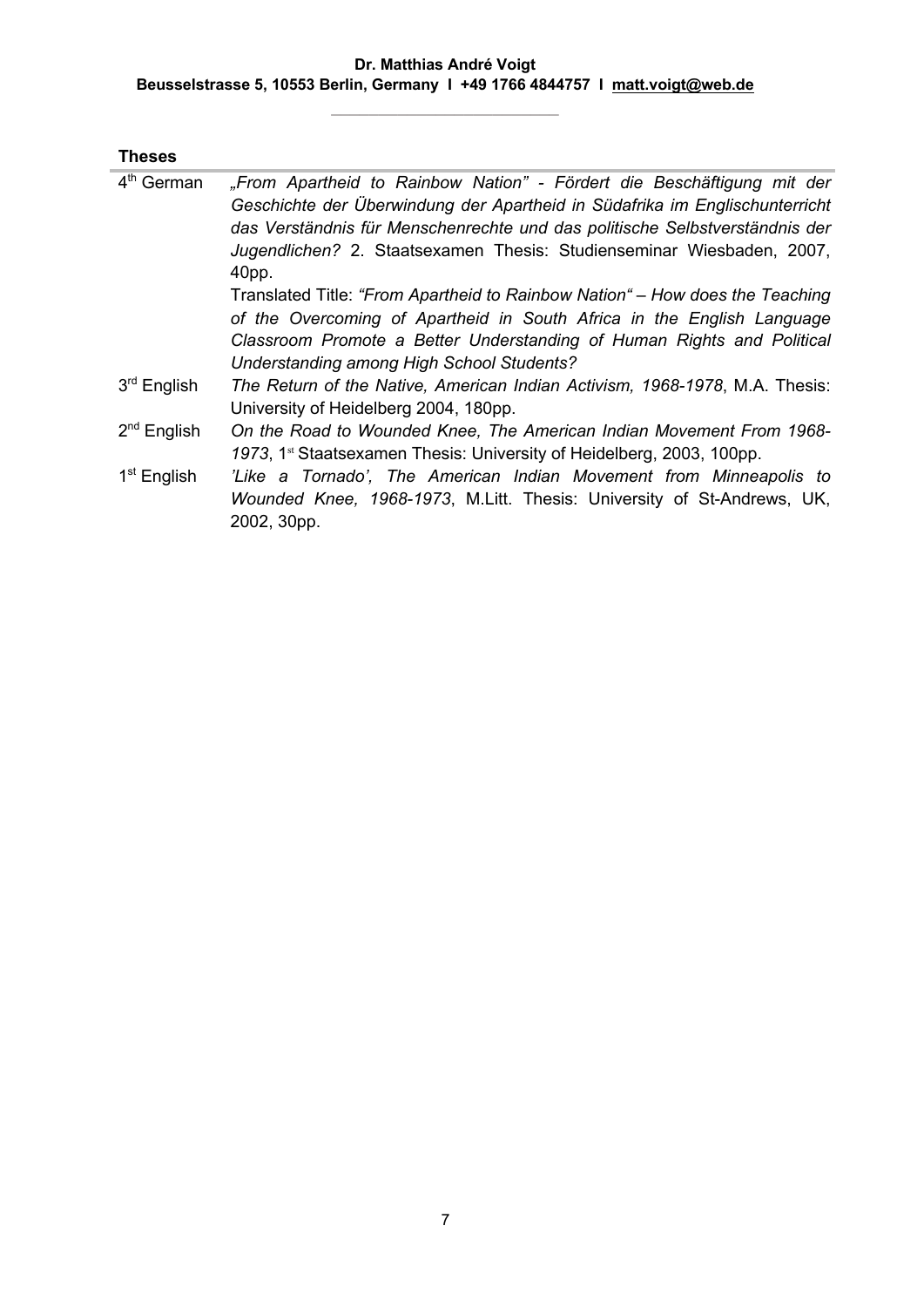**\_\_\_\_\_\_\_\_\_\_\_\_\_\_\_\_\_\_\_\_\_\_\_\_**

## **Presentations**

| <b>Conferences</b> | <b>Paper Presentations</b>                                                                                                                                                                                                                                                                        |
|--------------------|---------------------------------------------------------------------------------------------------------------------------------------------------------------------------------------------------------------------------------------------------------------------------------------------------|
| 8-10 Feb. 2019     | German Association for American Studies, Schney, Lichtenfeld<br>Paper: Recasting the Cultural Memory at Wounded Knee: Reinventing<br>Indigenous Warriorhood, Reimagining Tribal Nationhood                                                                                                        |
| 9-11 March 2018    | War and Trauma in Past and Present: An Interdisciplinary Conference,<br>University of Bamberg, Germany<br>Paper: Combat Vets and the Sweat Lodge (Inipi): War-related Trauma,                                                                                                                     |
| 7-8 July 2017      | Ceremony, and Masculine Transformation<br>War Veterans and the World after 1945: Social Movements, Cold War<br>Politics, and Decolonization, International Workshop at the Ludwig-<br>Maximilian-University Munich, Germany<br>Paper: Fighting For Their Freedom at Home: Native American Vietnam |
| 10-12 Feb. 2017    | Veterans in the Red Power Movement<br>Perspectives and Legacies of World War I, German Association for<br>American Studies, Heidelberg, Germany                                                                                                                                                   |
| 16 Oct. 2016       | Paper: Warriors to Soldiers - Native Doughboys During the Great War<br>DocAG FU Berlin<br>Paper: Re-Inventing the Warrior – Race, Gender and Nation in                                                                                                                                            |
| 20-21 Mar. 2015    | Contemporary Indian Country<br>Race, Gender and Military Heroism in U.S. History from WWI to 9/11,<br>Goethe University Frankfurt, Germany<br>Paper: Code Talkers and Warriors: The Making of Native Heroes                                                                                       |
| 13-15 Feb. 2015    | during WWII<br>Annual Conference of the Historians within the German Association of<br>American Studies, Erfurt, Germany<br>Paper: Re-Inventing the Warrior - Race, Gender and Nation in                                                                                                          |
| 21-25 May 2014     | Contemporary Indian Country<br>35th American Indian Workshop, Communication is Key, in Leiden,<br><b>Netherlands</b>                                                                                                                                                                              |
| 6-7 Feb. 2014      | Paper: "Protest Warriors" - Native Men in the Red Power Movement<br>from Alcatraz to Wounded Knee, 1968-1973<br>15th Annual American Indian Studies Association Conference, Arizona<br>State University, Tempe, AZ                                                                                |
|                    | Paper: Re-Inventing the Warrior, American Indian Manhood in the Red<br>Power Movement, 1968-1973                                                                                                                                                                                                  |
| 25-28 Mar. 2009    | 30th American Indian Workshop, Transgressing Borders - Defining<br>Boundaries, Identity, Emotion, and Politics in Indian Country, University<br>Bremen, Germany<br>Paper: "A virile, handsome return to the days of Crazy Horse and                                                               |
|                    | Geronimo" - Identity and Manhood within the American Indian<br>Movement, 1968-1978                                                                                                                                                                                                                |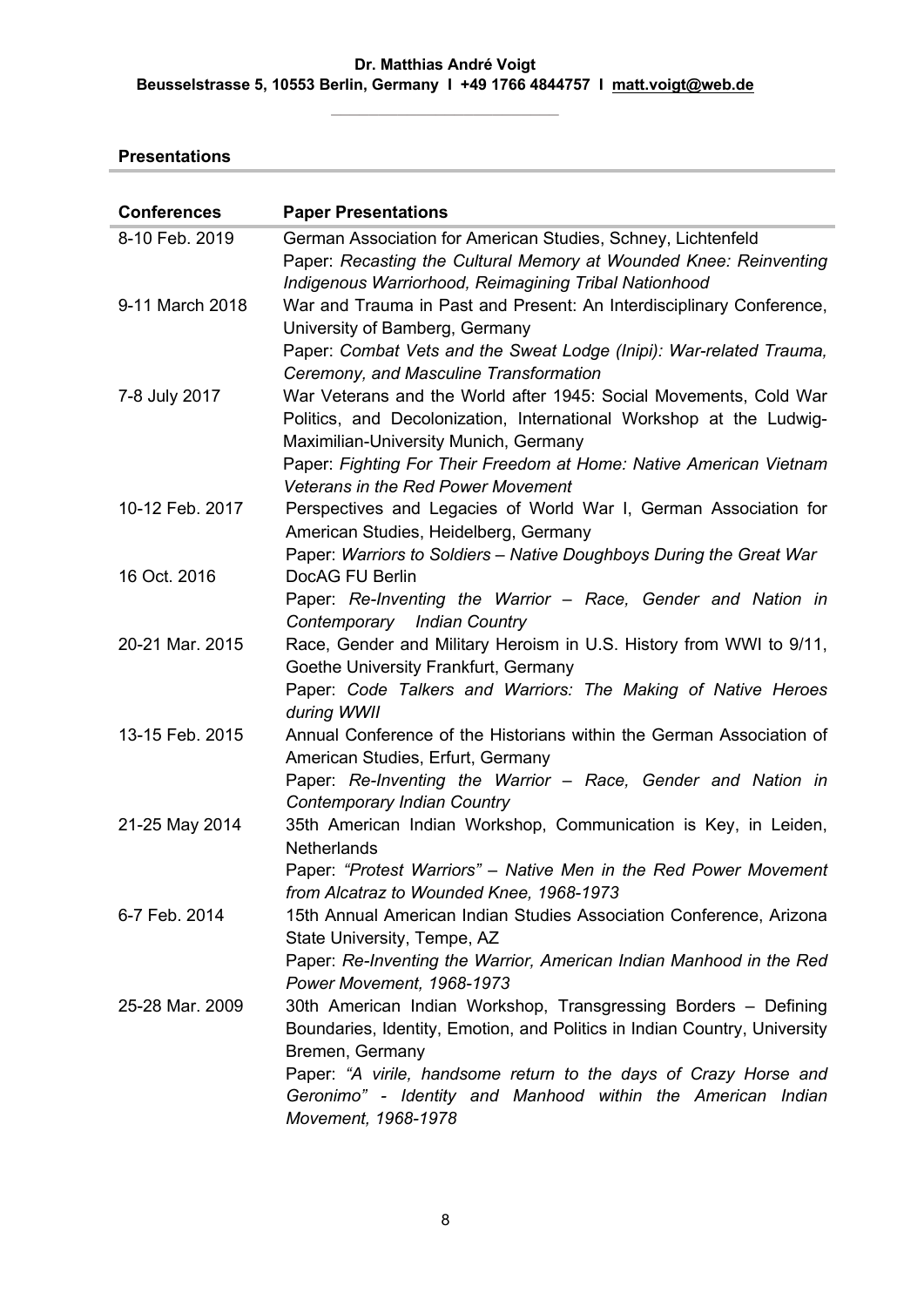**\_\_\_\_\_\_\_\_\_\_\_\_\_\_\_\_\_\_\_\_\_\_\_\_**

| <b>Conferences</b> | Co-organization                                                                                                                                                                         |
|--------------------|-----------------------------------------------------------------------------------------------------------------------------------------------------------------------------------------|
| 6-7 March 2015     | Everyday Heroism in the United States and Germany from the 19 <sup>th</sup> to<br>the 21s Century with Jun.-Prof. Dr. Simon Wendt in Frankfurt,<br>Germany.                             |
| 20-21 Mar. 2015    | Race, Gender, and Military Heroism in U.S. History: From WWI to 9/11<br>with Jun.-Prof. Dr. Simon Wendt in Frankfurt, Germany.                                                          |
| 11-13 Nov. 2006    | International Conference Islam - Religion and Democracy, German<br>American Institute, Heidelberg, Germany.                                                                             |
| <b>Conferences</b> | <b>Participation</b>                                                                                                                                                                    |
| 28-29 Nov. 2019    | Young Scholars Colloquium Military History, University Potsdam                                                                                                                          |
| 25-27 June 2015    | International Symposium: Biopolitics, Geopolitics, Sovereignty, Life:<br>Settler Colonialism and Indigenous Presences in North America,<br>University Mainz, Germany                    |
| 20-21 Mar. 2015    | Everyday Heroism in the United States and Germany from the 19 <sup>th</sup> to<br>the 21 <sup>st</sup> Century, University Heidelberg, Germany.                                         |
| 24-27 Mar. 2015    | 36 <sup>th</sup> American Indian Workshop, Knowledge and Self-Presentation,<br>Goethe University Frankfurt a.M., Germany.                                                               |
| 15 - 17 Mar. 2012  | Marginalized Masculinities and the Nation: Global Comparisons, 1800-<br>1945, University Heidelberg, Germany.                                                                           |
| 10-12 Nov. 2011    | Heroes in American Society and Culture, Tagungsstätte des Amtes für<br>Lehrerbildung Weilburg, Germany                                                                                  |
| 15-17 May 2009     | WIR: White-Indian Relations: Moving into the 21 <sup>st</sup> century, University<br>Lueneburg, Germany.                                                                                |
| 22-24 Nov. 2007    | The Establishment responds, The Institutional and Social Impact of<br>Protest Movements During and After the Cold War, University<br>Heidelberg, Germany.                               |
| 25-27 Aug. 2006    | Between the 'Prague Spring' and the 'French May': Transnational<br>Exchange and National Recontextualization of Protest Cultures in<br>1960/70s Europe, University Heidelberg, Germany. |
| 9-10 July 2005     | Interdisciplinary Research Forum on Protest Movements, Activism and<br>Social Dissent (IFK Protest), University Heidelberg, Germany.                                                    |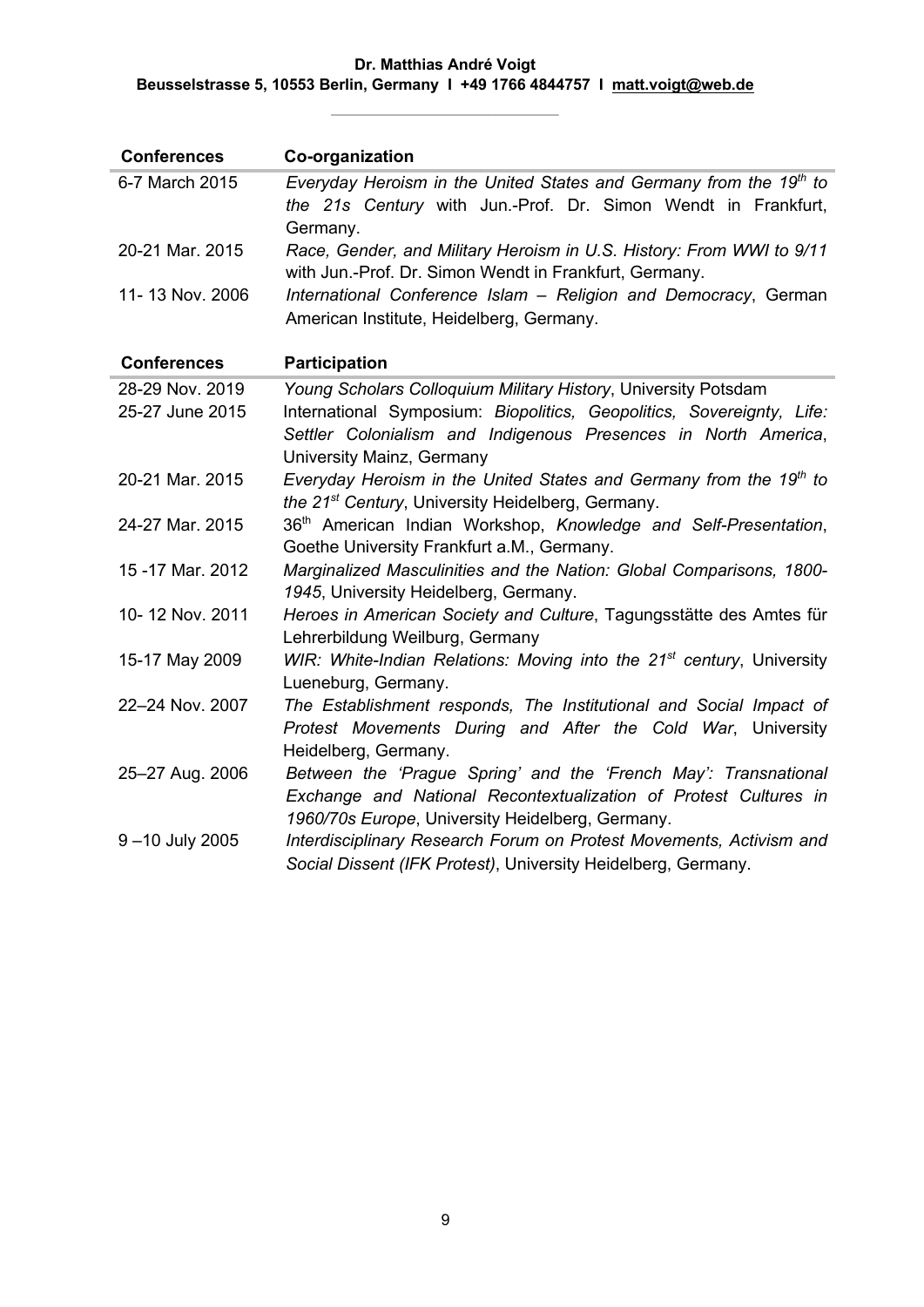## **Radio Appearances**

| July 21, 2019  | Vets Hour with Chuck Conroy & Bryan Brewer at KILI radio station near<br>Wounded Knee, SD |
|----------------|-------------------------------------------------------------------------------------------|
| Sept. 29, 2013 | KFAI Radio Minneapolis/St. Paul, First Person Radio hosted by Laura                       |
|                | Watermann-Wittstock                                                                       |
|                | http://www.mixcloud.com/MIGIZI/first-person-radio-9252013/                                |
| June 26, 2013  | KFAI Radio Minneapolis/St. Paul, First Person Radio hosted by Laura                       |
|                | Watermann-Wittstock                                                                       |
|                | http://kfai.org/first-person-radio/playlists/20130626                                     |
|                | http://www.mixcloud.com/MIGIZI/first-person-radio-6262013/                                |

## **Field Work in Indigenous Communities**

| <b>July 2019</b> | Reservations Pine Ridge, Rosebud (South Dakota);                |
|------------------|-----------------------------------------------------------------|
| June-Aug. 2013   | Reservations: Fort Thompson, Crow Creek, Pine Ridge, Rosebud,   |
|                  | Cheyenne River (South Dakota); Sisseton-Wahpeton, Standing Rock |
|                  | (North Dakota), Crow Agency (Montana)                           |
| May 2013         | Twin Cities of Minneapolis/St. Paul                             |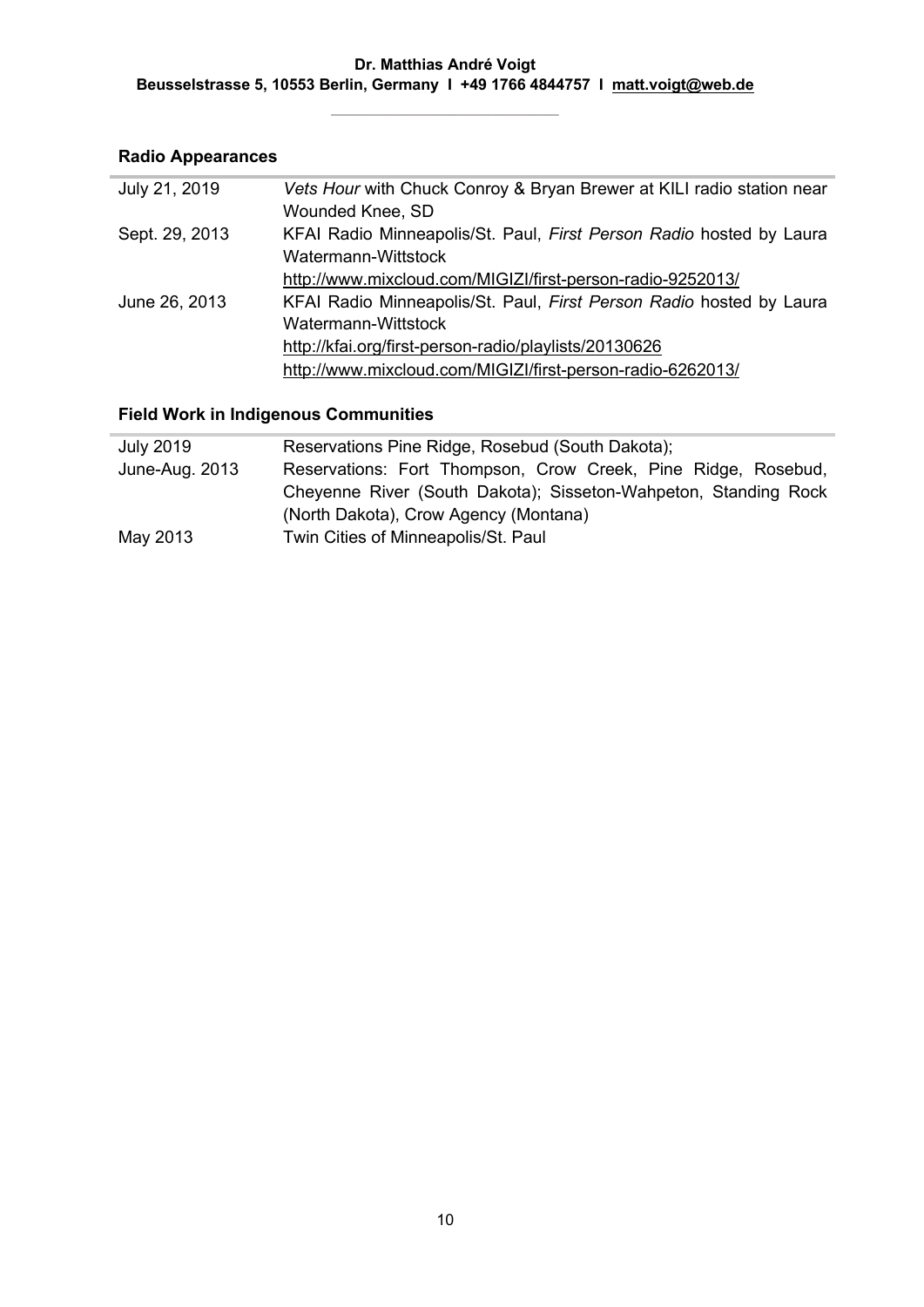**\_\_\_\_\_\_\_\_\_\_\_\_\_\_\_\_\_\_\_\_\_\_\_\_**

## **II. Academic Publications in Education**

#### **Monograph**

1st Germ./ Engl. *Englischer Wortschatz Politik und Wirtschaft*, Klett: Stuttgart 2015, 488pp. Translated Title: *German-English Dictionary for Politics and Economics*

#### **Edited Volume (Peer-Reviewed)**

| 1 <sup>st</sup> Germ./ Eng. Methodenspicker (Praxis Englisch Extra), Westermann Verlag |  |  |  |  |
|----------------------------------------------------------------------------------------|--|--|--|--|
| Braunschweig, September 2015, 87pp.                                                    |  |  |  |  |

## **Edited Journals (Peer-Reviewed)**

| $18th$ Germ./ Eng.                   | with Mechthild Hesse: Florida (Praxis Englisch), Feb. issue 1/2021), 50p.                                                                                |
|--------------------------------------|----------------------------------------------------------------------------------------------------------------------------------------------------------|
| 17th Germ./ Eng.                     | with Mechthild Hesse: Anglophone Africa (Praxis Englisch), Aug. issue 4/<br>2020), 50p.                                                                  |
| 16 <sup>th</sup> Germ./ Eng.         | with Konrad Schröder: Immigration (Praxis Englisch), Feb. issue 1/ 2020),<br>50p.                                                                        |
| $15th$ Germ./ Eng.                   | with Christa Lohmann: Money Makes The World Go Around (Praxis<br>Englisch) Dec. issue 6/ 2019), 50p.                                                     |
| $14th$ Germ./ Eng.                   | with Dieter Horn: Australia: Beyond Kangaroos (Praxis Englisch) Feb.<br>issue 1/2019, 50p.                                                               |
| 13 <sup>th</sup> Germ./ Eng.         | with Konrad Schröder: Metropolises (Praxis Englisch) April issue 2/2018,<br>50p.                                                                         |
| $12^{th}$ Germ./ Eng.                | with Günther Sommerschuh: Space and Science Fiction, Utopia and<br>Dystopia (Praxis Englisch) June issue 3/2017, 50p.                                    |
| 11 <sup>th</sup> Germ./ Eng.         | with Sebastian Wagner: Good and Evil - Values, Morals, and Ethics<br>(Praxis Englisch Aug. issue 4/2016), 50p.                                           |
| 10 <sup>th</sup> Germ./ Eng.         | with Sebastian Wagner: Working in a Globalized World (Praxis Englisch)<br>June issue 3/2015, 50p.                                                        |
| 9 <sup>th</sup> Germ./ Eng.          | with Sebastian Wagner: Ireland (Praxis Englisch), April issue 2/2015, 50p.                                                                               |
| 8 <sup>th</sup> Germ./ Eng.          | with Christa Lohmann: Understanding Conflict and Finding Solutions<br>(Praxis Englisch), Oct. issue 5/2014, 50p.                                         |
| 7 <sup>th</sup> Germ./ Eng.          | with Sebastian Wagner: Kiwi Nation: Exploring New Zealand (Praxis<br>Englisch), Aug. issue 4/2014, 50p.                                                  |
| 6 <sup>th</sup> Germ./ Eng.          | Indigenous Peoples (Praxis Englisch), December issue 6/2012, 50p.                                                                                        |
| 5 <sup>th</sup> Germ./ Eng.          | with Sebastian Wagner: Welcome to England (Praxis Englisch), June<br>2/2012, 50p.                                                                        |
| $4th$ Germ./ Eng.                    | with Sebastian Wagner: Nature and Environment (Praxis Englisch), June<br>issue 2/2011, 50p.                                                              |
| 3rd Germ./ Eng.<br>$2nd$ Germ./ Eng. | Dreams and Visions (Praxis Englisch), October issue 5/2010, 50p.<br>South Africa (Der Fremdsprachliche Unterricht Englisch), March issue<br>1/2010, 48p. |
| 1 <sup>st</sup> Germ./ Eng.          | The Many Faces of South Africa (Praxis Englisch), Feb. issue 1/2010, 50p.                                                                                |
|                                      |                                                                                                                                                          |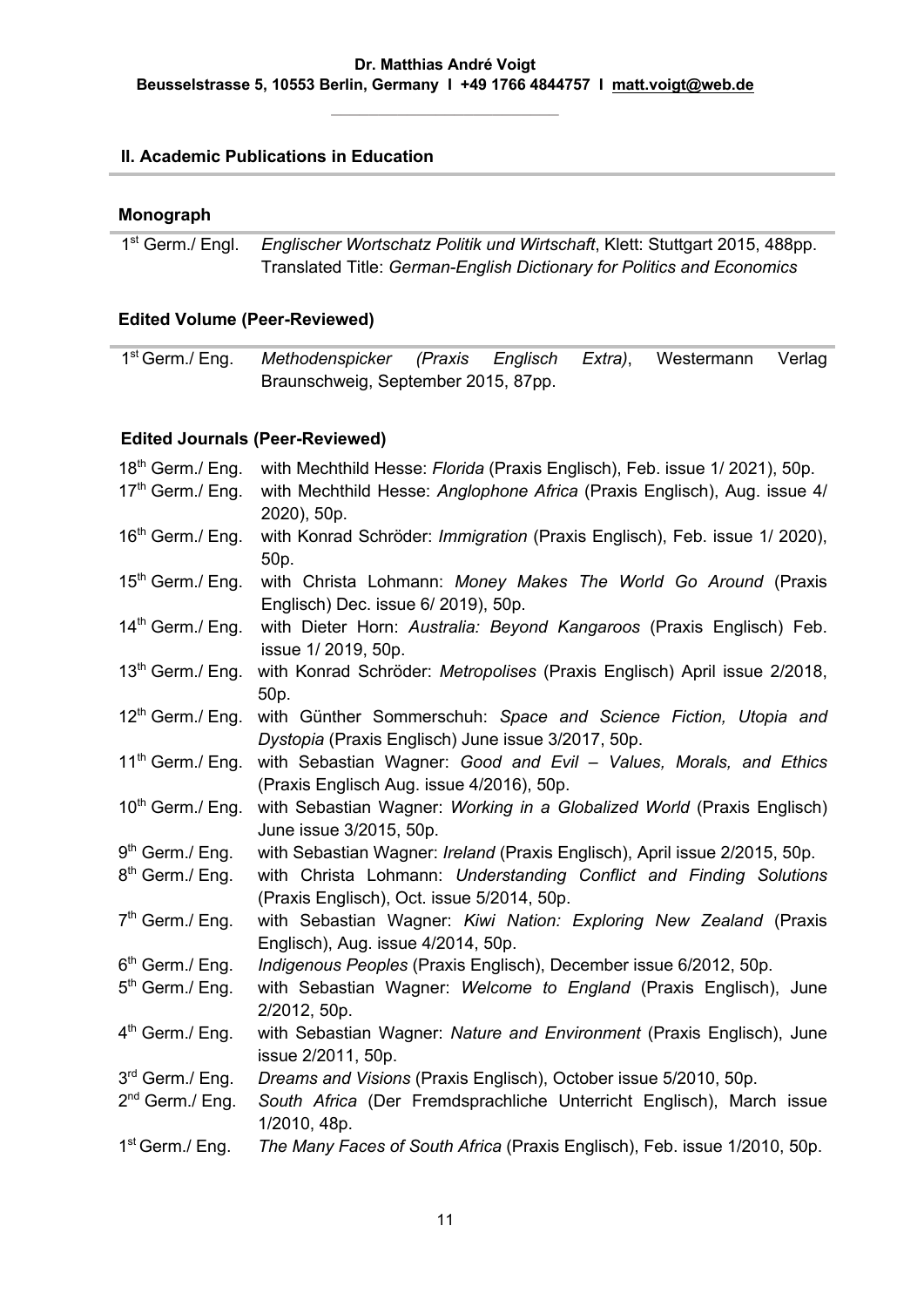## **Journal Articles (Peer-Reviewed)**

| 31 <sup>st</sup> English     | "Columbus Day or Indigenous People's Day?" in: Praxis Englisch:<br>Immigration (February1/2020), 44-46.  |
|------------------------------|----------------------------------------------------------------------------------------------------------|
| 30 <sup>th</sup> English     | "Methods in Action - Tables, Graphs, and Charts," in: Praxis Englisch:                                   |
|                              | Money Makes the World Go Around (December 6/2019), 47-48.                                                |
| 29 <sup>th</sup> German      | "Methods in Action: Describing, Analyzing, and Interpreting Maps", in:                                   |
|                              | Praxis Englisch: Beyond London: Cities in the UK (June 3/2019), 47-49.                                   |
| 28 <sup>th</sup> Germ./Eng.  | "ANZAC Day - Identitätsstiftender Moment für Australien<br>und                                           |
|                              | Neuseeland," in: Praxis Englisch: Australia - Beyond Kangaroos,                                          |
|                              | (February 1/2019), 39-43 & 4 pages (online download).                                                    |
|                              | Translated Title: "ANZAC Day - Moment of Identity Formation for                                          |
|                              | Australia and New Zealand."                                                                              |
| 27 <sup>th</sup> German      | "Cartoons im Englischunterricht," in: Praxis Englisch: Great Britain and                                 |
|                              | the Continent - Splendid Isolation Revisited, December 6/2018, 47-48.                                    |
| 26 <sup>th</sup> German      | Translated Title: "Cartoons in the English Language Classroom."                                          |
|                              | with Konrad Schröder: "Zum Thema: Metropolen", in: Praxis Englisch:<br>Metropolises (April 2/2018), 6-8. |
|                              | Translated Title: "On Metropolises."                                                                     |
| 25 <sup>th</sup> Germ./Eng.  | "Biosphere 2", in: Praxis Englisch: Space and Science Fiction, Utopia                                    |
|                              | and Dystopia Space (June issue 3/2017), 16-19.                                                           |
| 24 <sup>th</sup> German      | "Methodenspicker:<br>Praktische<br>den<br>Kurzanleitungen<br>für                                         |
|                              | Englischunterricht," in: Matthias Voigt (ed.) Methodenspicker (Praxis                                    |
|                              | Englisch Extra), Westermann Verlag Braunschweig, September 2015,                                         |
|                              | $5-6.$                                                                                                   |
|                              | Translated Title: "Method Guide for Teaching English."                                                   |
| 23 <sup>rd</sup> Germ./ Eng. | "How do you feel about eating Meat? - Discussing Food Ethics in                                          |
|                              | Class," in: Praxis Englisch: Animals (August issue 4/2015), 39-43 plus 2                                 |
| 22 <sup>nd</sup> Germ./ Eng. | copies on CD.<br>"Gestatten: Mickey Mouse," in: Praxis Englisch: Animals (August issue                   |
|                              | 4/2015), 29-33 plus 1 copy on CD.                                                                        |
|                              | Translated Title: "May I introduce Myself: Mickey Mouse."                                                |
| 21 <sup>st</sup> Germ./ Eng. | with Sebastian Wagner: "An die Arbeit!, Zum Stellenwert der Arbeit im                                    |
|                              | Wandel der Zeit," in: Praxis Englisch: The World of Work (June issue                                     |
|                              | $3/2015$ , 6-8.                                                                                          |
|                              | Translated Title: "Get to Work" The Meaning of Work over Time."                                          |
| $20th$ Germ./ Eng.           | with Stephanie Hempel & Sebastian Wagner: "Doing Business", in:                                          |
|                              | Praxis Englisch: The World of Work (June issue 3/2015), 15-19 (plus 1                                    |
|                              | copy DVD).                                                                                               |
| 19th Germ./ Eng.             | with Sebastian Wagner: "Ireland", in: Praxis Englisch: Ireland (April<br>issue 2/2015), 6-8.             |
| $18th$ Germ./ Eng.           | with Sebastian Wagner: "Always be Kiwi! New Zealand's national                                           |
|                              | identity and Kiwi culture in a song," in: Praxis Englisch: Kiwi Nation,                                  |
|                              | Exploring New Zealand (August, issue 4/2014), 34-38 and 2pp (DVD).                                       |
| $17th$ Germ./ Eng.           | "Maori language preservation," in: Praxis Englisch: Kiwi Nation,                                         |
|                              | Exploring New Zealand (August, issue 4/2014), 39-43 and 3pp (DVD).                                       |